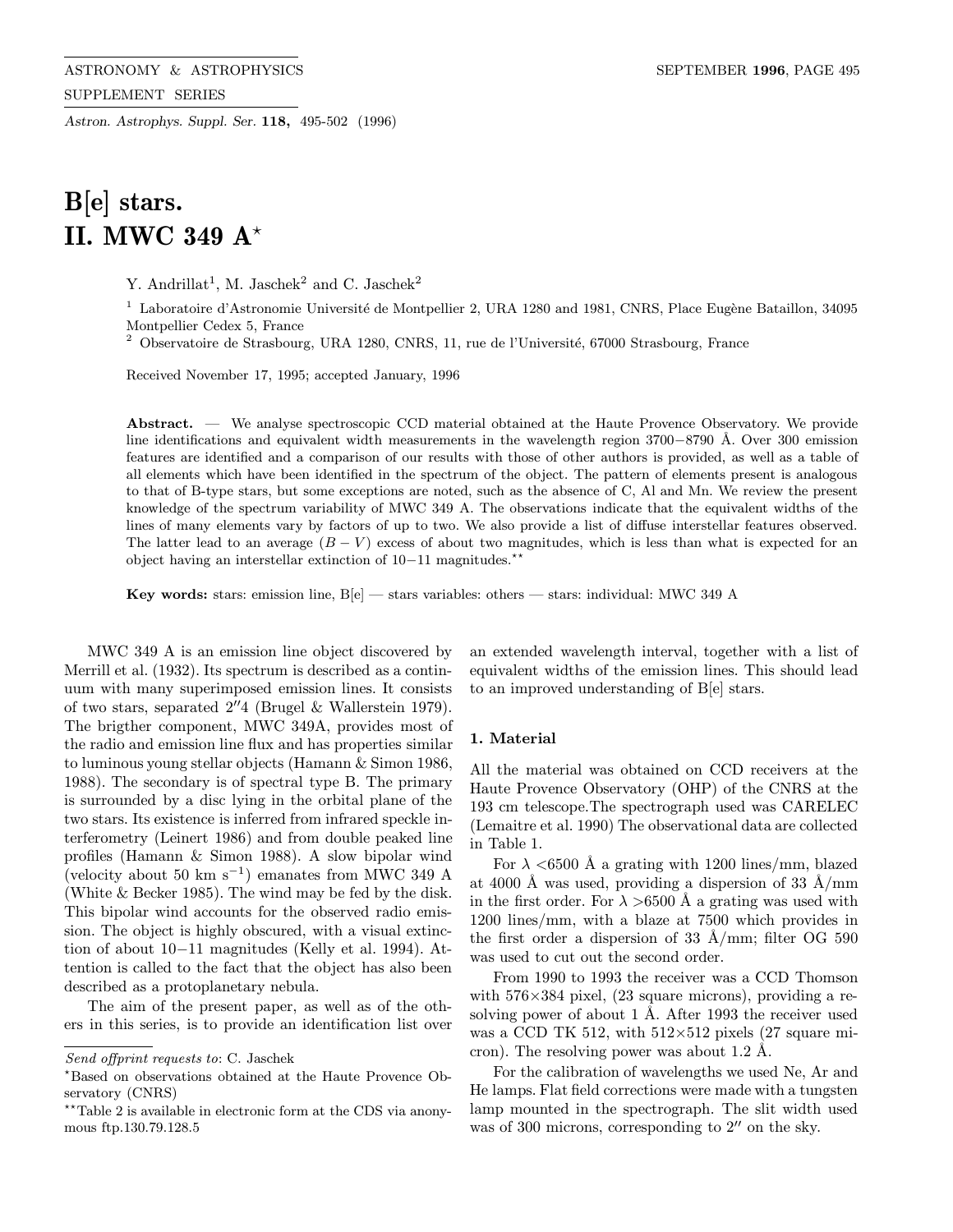Table 1. Observational data

| Code | Range     | Date          | Spectrum     |
|------|-----------|---------------|--------------|
| а    | 3740-4195 | 22-6-94       | underexposed |
| ь    | 4130-4594 | 24-7-93       | naisv        |
| с    | 4554-5007 | 25-7-93       | noisy        |
| d    | 4883-5335 | $22 - 6 - 94$ |              |
| Θ    | 5533-5984 | $21 - 6 - 94$ |              |
| f    | 6017-6467 | $22 - 6 - 94$ |              |
| g    | 6332-6780 | $20 - 6 - 95$ |              |
| h    | 7008-7450 | 18-6-94       |              |
| ı    | 7590-8014 | 18-8-91       |              |
| İ    | 7983-8420 | 23-7-93       |              |
| k    | 8370-8780 | 17-8-91       |              |
|      |           |               |              |

Code: current designation of the spectrum (see Tables 2 and 6) Range: given in Angström

Date: given in days, months and years (-1900)

The data were reduced with the software package IHAP,developed at ESO and installed at the OHP.

As remarked above, our resolving power is of about one Angström, which is not very well suited for radial velocity studies. The smallest equivalent width which can be measured is of the order of  $0.15 \text{ Å}$ . Since we are working with material obtained under the same conditions as those for HD 51585 (Jaschek et al. 1996, Paper I) we adopt the errors given in that paper which are of the order of  $\pm 10\%$ for the equivalent widths.

#### 2. Line identifications

These were made in the traditional way, paying attention to both wavelengths and line intensities within the multiplets.The identifications were made with the help of the Moore (1959) table; for Fe II we also used Johansson's (1978) compilation. In addition we have used the Meinel et al (1969) catalogue, for lines which we could not identify (see notes to Table 2).

On our spectra are present 315 emission lines. We were unable to identify 33 lines, i.e. 10%, which is about normal in identification work. Most of the unidentified lines are weak.

Besides the emission lines we found also 26 absorptions, identifiable with diffuse interstellar features. These are listed separately in Table 5 and discussed in Sect. 6 (Absorption features). Part of the spectrum is reproduced in Fig. 1.

# 3. Elements present

On the basis of the identifications given in Table 2 we shall discuss the elements present in the spectrum of the star, ordered by atomic number.

Hydrogen. The Balmer series is seen in emission on our material up to  $n=9$ . The Paschen series is also seen in emission up to  $n=37$ . The lines of the Paschen series show a regular progression in intensities, despite the fact that the series was observed on two different dates. The overlapping lines (P 20 and P 21) showed variations of the order of 10−15%. It should be added that Hamann & Simon (1988) only detected the Paschen series in emission up to  $n=35$  in 1986.

Helium. Neutral helium is represented by a number of lines from the different series. No P Cyg profile is observed. He I 4921  $(1D)$  appears on plates taken in 1993 and 1994 and its equivalent width has changed from  $5.7$  to  $4.6$  Å. This variation cannot be attributed to the nearby Fe II line. It should be noticed that  $\lambda 7065$  (<sup>3</sup>S) is very intense. No ionized helium was observed.

Carbon. No carbon line was observed.

Nitrogen. Neutral nitrogen is represented by many lines from M.1, 2, 8 and 10. No [N I] is observed. Ionized nitrogen is represented by the strongest lines from M. 3, 8 and 28. [N II] is represented by lines from M.1 and M.3.

Oxygen. This element is observed in three ionization stages. Neutral oxygen is represented by lines from M. 1, 4, 10, 20 and 34. It must be remarked that  $\lambda$ 8446 (M.4) is very strong  $(W=48 \text{ Å})$ , whereas  $\lambda$ 7772 (M.1) has only 1.5 Å. This can be explained by fluorescence from Lyman  $\beta$ . [O I] is represented by M.1 and 3.

Singly and doubly ionized oxygen are represented by M.2 of [O II] and by one line  $(\lambda 4958)$  from M.1 of [O III]. The lines of [O II] are much stronger than either [O I] or  $[O III]$ .

Sodium. Neutral sodium is represented by weak lines of M.1 and M.4.

Magnesium. This element is present in its singly ionized form. Only lines from M.8 are observed, as in other early type peculiar stars (Jaschek et al. 1993).

Silicon. Singly ionized silicon is represented by lines from M. 2, 4, 5 and 8.

Sulphur. Only the intense line  $\lambda$ 6310 (M.3) of [S III] is seen.

Argon. The presence of this element is evidenced by the lines  $\lambda \lambda$ 7135 and 7751 (M.1) of [Ar III].

Calcium. Ionized calcium is represented only by the strong lines from the infrared M.2. [Ca II] is present weakly with the lines from M.1.

Titanium. This element is represented by several lines of [Ti II] from eight different multiplets (6, 9, 15, 16, 22, 28, 29 and 39).

Vanadium. This element is represented by lines of [V II] from multiplets 4, 8, 14 and 18.

Chromium. This element is represented by six lines of [Cr II] from three multiplets (1, 11 and 19)

Iron. No neutral iron is observed.

Singly ionized iron, both permitted and forbidden, provides half of all the emission lines observed in the spectrum. Fe II is represented by the most intense lines of M. 8, 21, 27, 35, 36, 37, 38, 40, 42, 43, 46, 49, 55, 57, 73, 74, 182, 186 and 197. [Fe II] is represented by numerous lines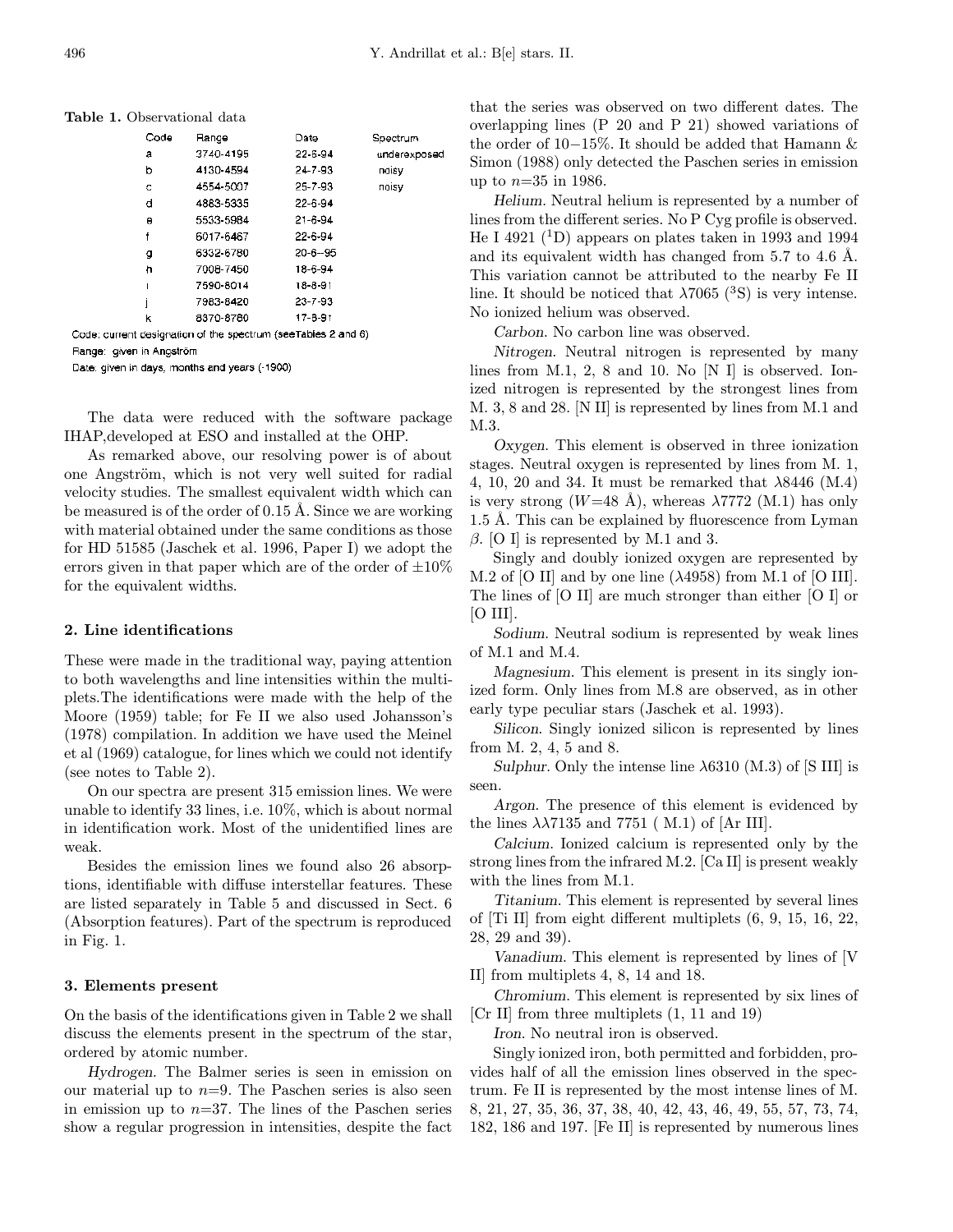

Fig. 1. Reproductions of CCD spectra of MWC 349 A. In abscissae are given the wavelengths (in Angström) and in ordinates the intensities. The continuum level is set to unity. Important lines are identified. Int  $=$  interstellar feature

from multiplets M.1, 3, 4, 6, 7, 13, 14, 17, 18, 19, 20, 21, 22, 29, 30, 34, 35, 36 and 39.

[Fe III] is represented by lines from M.1, 2, 3 and 10.

Nickel. This is the heaviest element detected. It is represented by three lines from multiplets 8, 10 and 12 of [Ni II].

# 4. Comparison with other work

We have collected in Table 3 the elements found by other authors in the spectrum of this star. In the notes to the table are given the wavelength ranges covered by each author. As can be seen a wide variety of wavelength ranges was used, which explains some of the discrepancies one finds. We have also searched on our material for all the elements detected by other authors, namely C I, [N I], Ne I, [S II], [Cl II], Ar I, K I,Cr II and Fe I. We have searched for the most intense lines of these elements which should be present in our wavelength region, but we have found no convincing evidence for their presence.

For completeness it should be added that a few papers providing identifications were not included in Table 3. These are the following: Ciatti & Mammano (1975) provide reproductions of spectra having dispersions of 127 and 365 Å/mm. They find the same elements as Allen  $\&$ Swings (1976), adding Ca II, O I and probably [O III]. Paschen lines were observed in emission up to  $n=21$ .

Thompson & Reed (1976) working in the 4000−8000 cm−<sup>1</sup> region detected H and He I in emission. They observed Brackett lines 7, 8, 10−15 in emission. McGregor et al. (1984) working in the 4500−10500 cm<sup>-1</sup> observed H, O I, He I, and [S III] in emission. They observed the Brackett series in emission from B7 to B 20.

Two comments are perhaps in order. The first one is that a given element might be variable. The fact that we have not found it does not prove that it was not present at other times.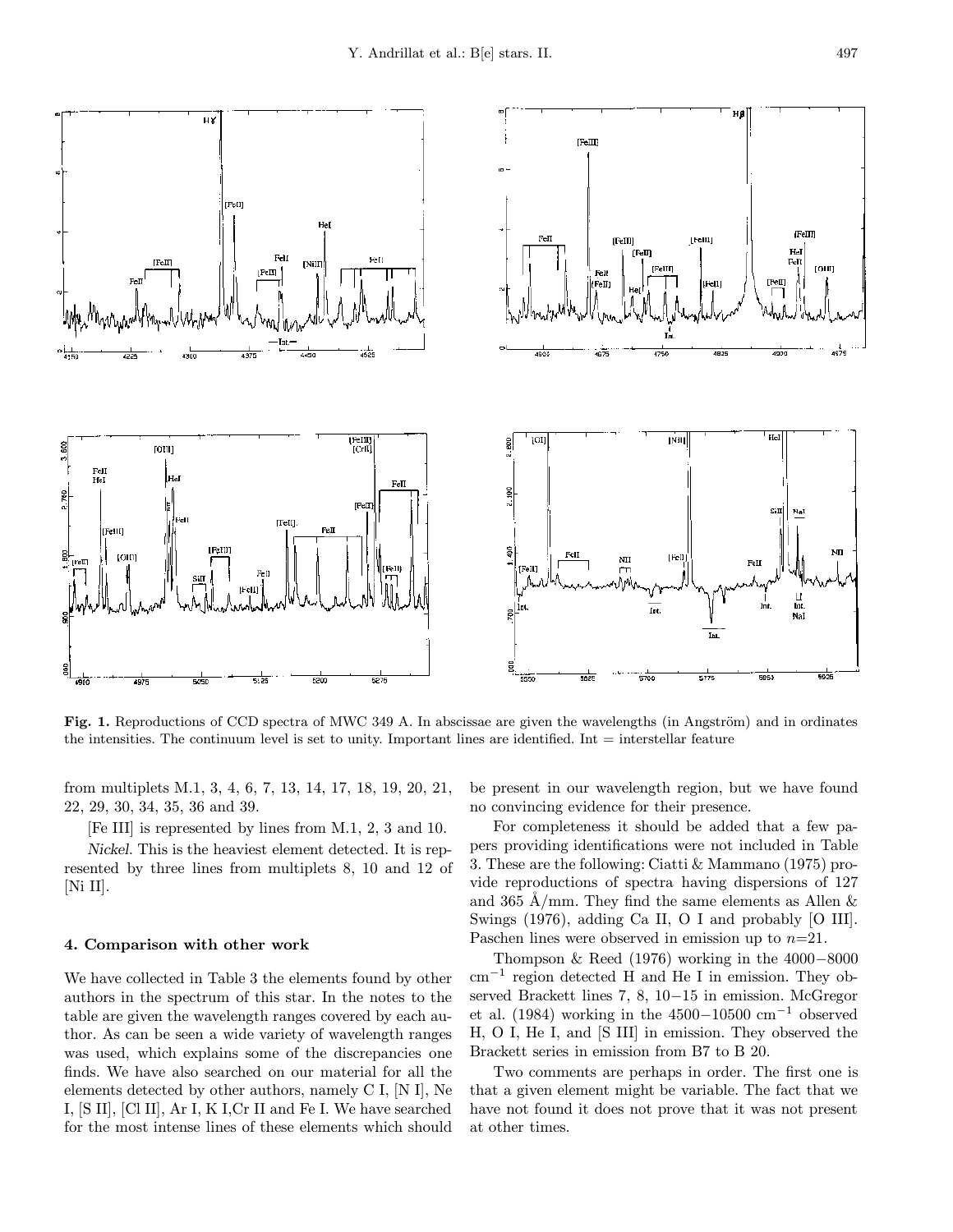

Fig. 1. continued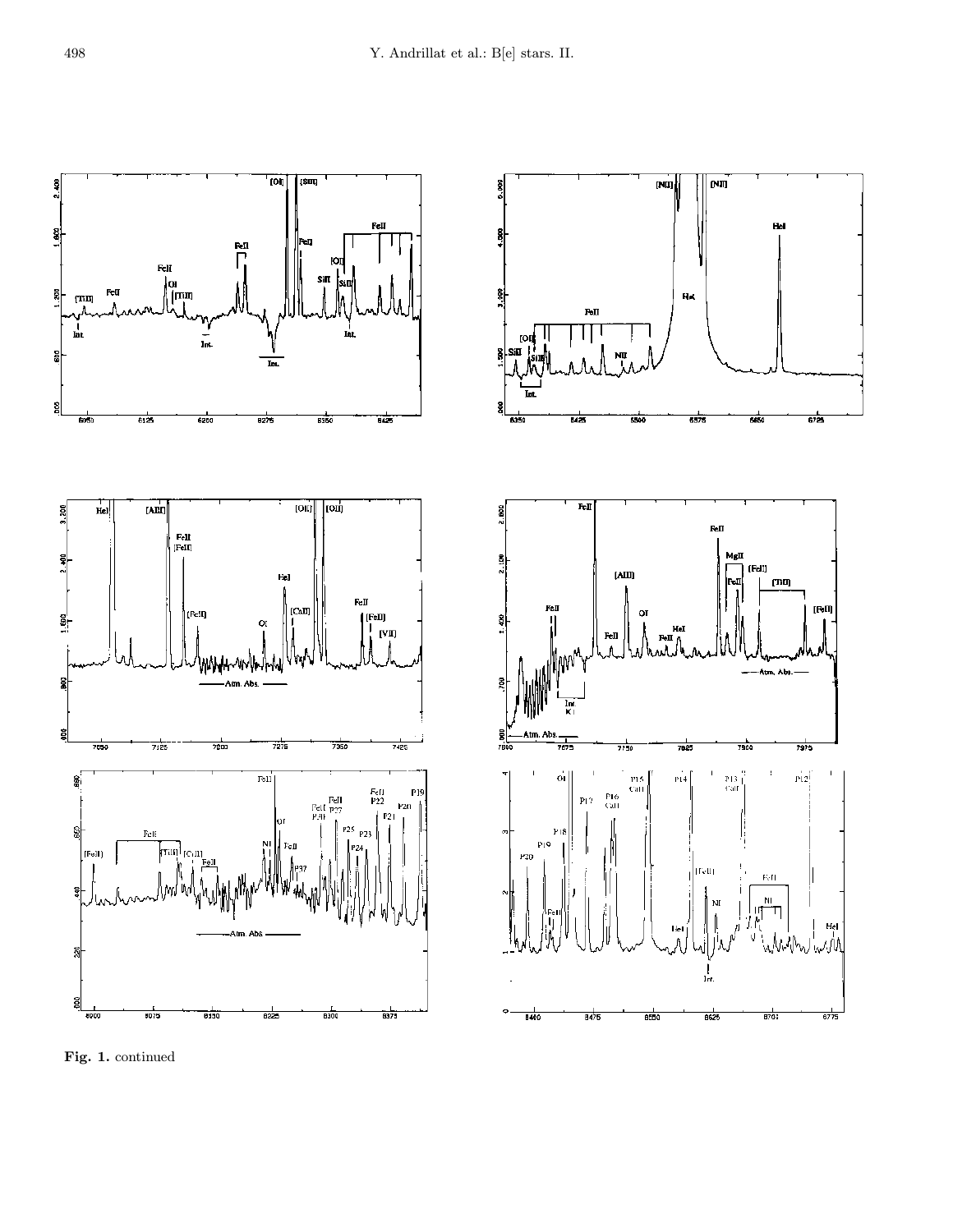| н           | A~J-J<br>I                                                                                                                                                                                                                                                                                                                                                                                                                                                                        | Sw-Str<br>ŧ                                                                                                                                                                                                                         | Al-5w<br>ŧ                                                                                                                                                        | Br-Wa<br>ı                                                                                                                                                                                                                                                                                                                                                                       | A-C-Sw        | $H-S$<br>L                                                                                                                                                                              | K-R-C<br>L                      |
|-------------|-----------------------------------------------------------------------------------------------------------------------------------------------------------------------------------------------------------------------------------------------------------------------------------------------------------------------------------------------------------------------------------------------------------------------------------------------------------------------------------|-------------------------------------------------------------------------------------------------------------------------------------------------------------------------------------------------------------------------------------|-------------------------------------------------------------------------------------------------------------------------------------------------------------------|----------------------------------------------------------------------------------------------------------------------------------------------------------------------------------------------------------------------------------------------------------------------------------------------------------------------------------------------------------------------------------|---------------|-----------------------------------------------------------------------------------------------------------------------------------------------------------------------------------------|---------------------------------|
| He          | I                                                                                                                                                                                                                                                                                                                                                                                                                                                                                 | ŧ                                                                                                                                                                                                                                   | ı                                                                                                                                                                 | I, II                                                                                                                                                                                                                                                                                                                                                                            | I             | I                                                                                                                                                                                       | 1                               |
| C           |                                                                                                                                                                                                                                                                                                                                                                                                                                                                                   |                                                                                                                                                                                                                                     |                                                                                                                                                                   |                                                                                                                                                                                                                                                                                                                                                                                  |               | ł                                                                                                                                                                                       |                                 |
| N           | I, II                                                                                                                                                                                                                                                                                                                                                                                                                                                                             |                                                                                                                                                                                                                                     |                                                                                                                                                                   |                                                                                                                                                                                                                                                                                                                                                                                  |               | ţ                                                                                                                                                                                       | L                               |
| Ō           | $[ \hspace{.1cm} \rule{.1cm}{.1cm} ]$<br>I                                                                                                                                                                                                                                                                                                                                                                                                                                        | ŢЛ                                                                                                                                                                                                                                  | [II]                                                                                                                                                              | $\begin{bmatrix} \mathbf{I} \end{bmatrix}$<br>ı                                                                                                                                                                                                                                                                                                                                  | L             | ł                                                                                                                                                                                       | [I]<br>                         |
| Ne          | $[1],[1],[11]\$                                                                                                                                                                                                                                                                                                                                                                                                                                                                   | $[] \centering \includegraphics[width=0.47\textwidth]{figs/fig_1002-100}}% \caption{The 3D (top) and the 4D (top) of the 3D (bottom) and the 4D (bottom) of the 3D (bottom) and the 4D (bottom) of the 3D (bottom).} \label{fig:1}$ | $[] \centering \includegraphics[width=0.47\textwidth]{images/TrDiM1.png} \caption{The 3D (blue) and 4D (blue) are shown in the left panel.} \label{TrDiM1.png}$   | [1],[4]                                                                                                                                                                                                                                                                                                                                                                          | [ľ]           | $1^{\star}$                                                                                                                                                                             |                                 |
| Na          | I                                                                                                                                                                                                                                                                                                                                                                                                                                                                                 |                                                                                                                                                                                                                                     |                                                                                                                                                                   | $\begin{array}{c} \rule{0pt}{2.5ex} \rule{0pt}{2.5ex} \rule{0pt}{2.5ex} \rule{0pt}{2.5ex} \rule{0pt}{2.5ex} \rule{0pt}{2.5ex} \rule{0pt}{2.5ex} \rule{0pt}{2.5ex} \rule{0pt}{2.5ex} \rule{0pt}{2.5ex} \rule{0pt}{2.5ex} \rule{0pt}{2.5ex} \rule{0pt}{2.5ex} \rule{0pt}{2.5ex} \rule{0pt}{2.5ex} \rule{0pt}{2.5ex} \rule{0pt}{2.5ex} \rule{0pt}{2.5ex} \rule{0pt}{2.5ex} \rule{0$ |               |                                                                                                                                                                                         |                                 |
| Mg          | $\mathbf{I}$                                                                                                                                                                                                                                                                                                                                                                                                                                                                      |                                                                                                                                                                                                                                     |                                                                                                                                                                   | ţ.                                                                                                                                                                                                                                                                                                                                                                               |               | $\parallel$                                                                                                                                                                             |                                 |
| Si          | II                                                                                                                                                                                                                                                                                                                                                                                                                                                                                |                                                                                                                                                                                                                                     | ∥                                                                                                                                                                 | H                                                                                                                                                                                                                                                                                                                                                                                |               |                                                                                                                                                                                         |                                 |
| s           |                                                                                                                                                                                                                                                                                                                                                                                                                                                                                   |                                                                                                                                                                                                                                     |                                                                                                                                                                   |                                                                                                                                                                                                                                                                                                                                                                                  |               |                                                                                                                                                                                         |                                 |
| $_{\rm C1}$ | $\begin{bmatrix} \vert \mathbf{H} \vert \end{bmatrix}$                                                                                                                                                                                                                                                                                                                                                                                                                            |                                                                                                                                                                                                                                     | $[   ] \centering% \includegraphics[width=1.0\textwidth]{Figures/PQ11.png} \caption{The 3D (blue) and 4D (blue) are shown in Fig.~\ref{fig:10}. } \label{fig:10}$ | [III]                                                                                                                                                                                                                                                                                                                                                                            | $[{\sf III}]$ | (III)                                                                                                                                                                                   | $[\mathsf{II}], [\mathsf{III}]$ |
| Ar          |                                                                                                                                                                                                                                                                                                                                                                                                                                                                                   |                                                                                                                                                                                                                                     |                                                                                                                                                                   |                                                                                                                                                                                                                                                                                                                                                                                  |               | 圓<br>ī۳                                                                                                                                                                                 |                                 |
| Κ           | $\begin{bmatrix} \text{III} \end{bmatrix}$                                                                                                                                                                                                                                                                                                                                                                                                                                        |                                                                                                                                                                                                                                     | [III]                                                                                                                                                             | [IH]                                                                                                                                                                                                                                                                                                                                                                             |               | ŢЩ<br>I                                                                                                                                                                                 |                                 |
| Ca          | H                                                                                                                                                                                                                                                                                                                                                                                                                                                                                 |                                                                                                                                                                                                                                     |                                                                                                                                                                   | H                                                                                                                                                                                                                                                                                                                                                                                | 11            | H                                                                                                                                                                                       |                                 |
| Ti          |                                                                                                                                                                                                                                                                                                                                                                                                                                                                                   |                                                                                                                                                                                                                                     |                                                                                                                                                                   | [II]                                                                                                                                                                                                                                                                                                                                                                             |               |                                                                                                                                                                                         |                                 |
| ٧           | $[ \vert \mathfrak{l} ]$                                                                                                                                                                                                                                                                                                                                                                                                                                                          |                                                                                                                                                                                                                                     |                                                                                                                                                                   | [II]                                                                                                                                                                                                                                                                                                                                                                             |               |                                                                                                                                                                                         |                                 |
| Сŗ          | [II]                                                                                                                                                                                                                                                                                                                                                                                                                                                                              |                                                                                                                                                                                                                                     |                                                                                                                                                                   | $\mathfrak{U}% _{T}=\mathfrak{U}_{T}\!\left( a,b\right) ,\ \mathfrak{U}_{T}=C_{T}\!\left( a,b\right) ,$                                                                                                                                                                                                                                                                          |               |                                                                                                                                                                                         |                                 |
| Fe          | (II)<br>$\sf II$                                                                                                                                                                                                                                                                                                                                                                                                                                                                  | II                                                                                                                                                                                                                                  | II                                                                                                                                                                | ŢŊ.<br>11                                                                                                                                                                                                                                                                                                                                                                        | $\parallel$   | $[11] \centering% \includegraphics[width=0.35\textwidth]{Figures/PQ11.png} \caption{The 3D (blue) and 4D (blue) are shown in Fig. \ref{fig:10}. } \label{fig:10}$<br>irin<br>Dirindinan | Ш                               |
| Ni          | [II],[III]                                                                                                                                                                                                                                                                                                                                                                                                                                                                        | $\left[ 0 l\right]$                                                                                                                                                                                                                 | $\left[ \Pi \right]$ , $\left[ \Pi \right]$                                                                                                                       | ŢŊ.                                                                                                                                                                                                                                                                                                                                                                              |               |                                                                                                                                                                                         | [II]                            |
|             | $[] \centering \includegraphics[width=0.47\textwidth]{figs/fig_10002} \caption{The 3D (blue) and the 4D (blue) are shown in Fig.~\ref{fig:10002} (a) and the 4D (blue) are shown in Fig.~\ref{fig:10002} (b) and the 4D (blue) are shown in Fig.~\ref{fig:10002} (c) and the 4D (blue) are shown in Fig.~\ref{fig:10002} (d) and the 4D (blue) are shown in Fig.~\ref{fig:10002} (e) and the 4D (blue) are shown in Fig.~\ref{fig:10002} (f) and the 4D (blue) are shown in Fig.$ |                                                                                                                                                                                                                                     | [II]?                                                                                                                                                             | [II]                                                                                                                                                                                                                                                                                                                                                                             |               |                                                                                                                                                                                         |                                 |

Table 3. Chemical elements present in MWC 349 A according to different authors

Notes- \* presence considered only as probable. AJJ = present work, Range 3700-8400 Sw-Str = Swings and Struve (1942) Range:4300-6600 Al-Sw  $\pm$  Allen and Swings (1976) Range 6100-7100 Br-Wa = Brugel and Wallerstein (1979) Range 5300-8600 A-C-Sw = Andrillat, Ciatti and Swings (1982) Range 8400-11000 H-S = Hamann and Simon (1988) Range 7500-9300

K-R-C = Kelly, Rieke and Campbell (1994) Range 9000-13500

The second comment refers to the elements present. If we compare these with the elements usually found in stellar spectra- see for instance Jaschek and Jaschek (1995) we find a pattern that is very similar to that of B-type stars. Nevertheless there exist some differences which are interesting. We find an absence of C, Ne and Al . Of the metals, we do not find neither Sc nor Mn.

Since it does not seem significant to discuss the behavior of the elements on the basis of just one B[e] star, the discussion will be postponed until the last paper of this series.

#### 5. Variability

We have tried to gather all relevant information concerning the line variability in this object which is rather meager.

Greenstein (1973) found large nigth to night changes (H3 by a factor of four, H4 and H5 by a factor of two). Since he worked with broad spectro-photometric channels,

| Lambda<br>4583.83                                               | Identification<br>Fe II 38                                                 | w<br>5.09                                                                 | 24-7-93 25-7-93<br>w<br>4.65                                      |
|-----------------------------------------------------------------|----------------------------------------------------------------------------|---------------------------------------------------------------------------|-------------------------------------------------------------------|
|                                                                 |                                                                            |                                                                           | 25-7-93 22-6.94                                                   |
| 4889.67<br>4921.93<br>30.5                                      | [Fe II] 4+ ]Fe III] 3 1.30 1.06<br>He   48<br>[Fe III] 1                   | $5.92 + f$ 4.76<br>1.95                                                   | 1.34                                                              |
| 6347.09<br>63.88<br>83.72<br>6416.90<br>32.65<br>42.95<br>56.37 | Sill 2<br>IO II 1<br>Fe II 10<br>Fe II 74<br>Fe II 40<br>FellJ<br>Fe II 74 | 0.93<br>1.16 1.25<br>1.93<br>0.78<br>1.23 1.68<br>0.45<br>1.90<br>18-8-91 | 22-6-94 23-7-95<br>1.22<br>2.60<br>0.93<br>0.72<br>247<br>23-7-93 |
| 7999.79                                                         | [Fe II] 1+[Cr II] 1                                                        | 0.94                                                                      | 1.05                                                              |
| 8392.40<br>8413.32                                              | P 20<br>P 19                                                               | 17-8-91<br>3.76<br>4.87                                                   | 23-7-93<br>4.28<br>6.06                                           |

The heading of each subset gives the dates of the spectra. Columns provide successively the wavelength (in  $\tilde{A}$ ), the identification and the equivalent widths measured at the dates given on top of the column.

Table 4. Lines present on spectra obtained at different dates

Table 5. Diffuse interstellar absorption features observed

| Wavelength | w          | W(H)   | Notes                  |
|------------|------------|--------|------------------------|
| 4410-4435  |            | 4428   | Emission at 4413       |
| 4759-4762  |            | 4754.9 | Emission at 4754       |
| 4765.9     |            | 4763   |                        |
| 5537-5541  | 0.57       | 5535   | Emission at 5535       |
| 5705       | 0.29       | 5705   |                        |
| 5717       | 0.11       |        |                        |
| 5774       |            |        |                        |
| 5780       | 2.31       | 5778   |                        |
| 5785       |            | 5780   |                        |
| 5797       | 0.54       | 5797   |                        |
| 5849       | 0.11       | 5849   |                        |
| 5889       |            |        | Na I                   |
| 5890       |            |        | Na I                   |
| 6038       | 0.24       | 6042   |                        |
| 6098       |            |        |                        |
| 6178       | 0.30       | 6177   |                        |
| 6195       | 0.26       | 6196   |                        |
| 6203       | 0.82       | 6203   |                        |
| 6206       |            |        | blended with prec.line |
| 6270       | 0.27       | 6270   |                        |
| 6278       | 0.80       |        |                        |
| 6283       | 2.14       | 6284   |                        |
| 6353       | 0.10       | 6353   |                        |
| 6376       | $0.19 + f$ | 6376   |                        |
| 6378       |            | 6379   |                        |
| 7665       |            | 7665   | ĸ١                     |
| 7699       |            | 7699   | ĸ١                     |
| 8620       | 0.89       | 8021   |                        |
|            |            |        |                        |

First column: measured position

Second column; equivalent width in A.

Third column: position taken from Herbig (1975) or Herbig and Leka (1991) Fourth column: notes.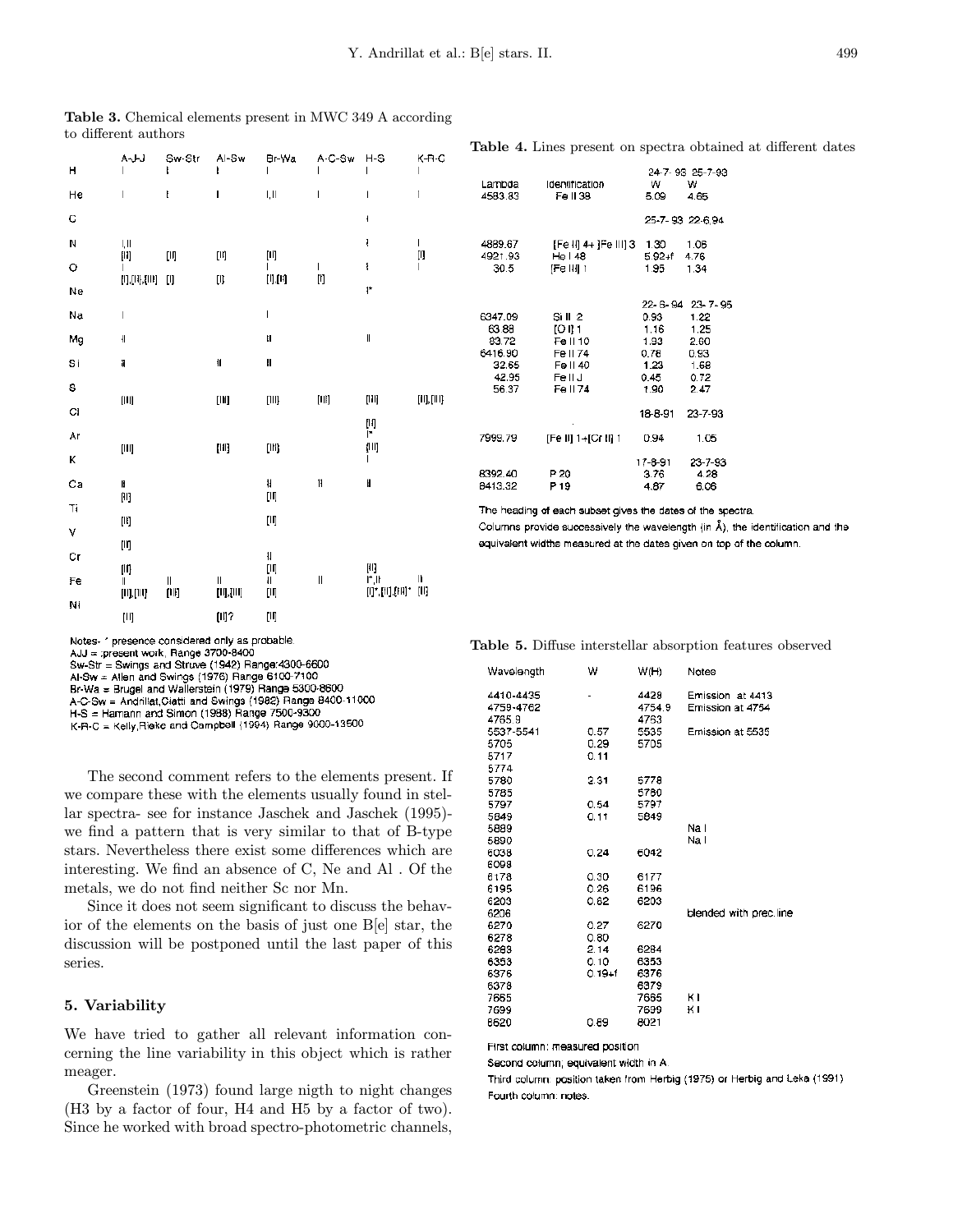

Fig. 2. Comparison of equivalenth widths. Hamann & Simon (1986) (HS) versus present paper (PP), based on 1991 data. Filled squares  $=$  Fe II; squares  $=$  other elements The numbers refer to the following lines: 1) 7135 [Ar III], 2) 8490 Fe II + [Ti II], 3) 8616 [Fe II], 4) 8648 [Ti II], 5) 8655 N I+ [Cr II], 6) 8672 Fe II, 7) 8680-3 N I, 8) 8722 Fe II +[Ti II]

he felt that the changes in H3 may come in part from changes in the nearby [N II] emissions.

Ciatti & Mammano (1975) comment that [O III] $\lambda$ 4959 was visible in 1969, but had disappeared in 1974.

Brugel & Wall  $\text{cerstein}(1979)$  made a line identification in the region  $\lambda$  5200–8600 Å and provided visual estimates of the emission line intensities from Coudé plates. The difficulties of such estimates are well known; as a rule intense lines are underestimated because of saturation effects. From a detailed comparison, the only remarkable point which comes out is that [N II] has intensified considerably on our spectra from 1995.

Hartmann et al. (1980) provided data for a few lines. They quote equivalent widths for H3  $(735 \text{ Å} - \text{June } 1979)$ , He I 5876 (26.7 Å - June 1979) and H4 (71.7 Å - November 1978) They observed broad wings in H 3 and central absorption reversal in both H3 and 5876, with  $V < R$ .

Swings & Andrillat (1981) showed in their Fig. 1, based on photon counts in 1980-81 rather weak [N II] emissions around H3. From a comparison with our material, the intensity of the nitrogen emissions has increased by a factor of about three between 1981 and 1995.

Andrillat et al. (1982) analysed the variations between 1979 and 1980 on the basis of Reticon material. They find no noticeable changes in the line intensities of H, Ca II, Fe II and [S III], a strengthening of He I 10830 (4.8 to 6.8) and a large enhancement of O I 8446 (1.8 to 3.1).

Hamann & Simon (1988) provide a large set of measured equivalent widths which can be compared directly with ours, in the overlap between their range (7500−9300)



Fig. 3. a) Comparison of equivalent widths. Hamann & Simon (1986) (HS) versus present paper, based on 1993 data.  $Cercles = hydrogen$ , Filled cercles  $=$  Fe II, Filled squares  $=$ other elements



Fig. 3. b) Comparison of equivalent widths. Hamann & Simon (1986) (HS) versus present paper, based on 1993 data. This figure is for the stronger lines. Please observe the change in scale with Fig. 2a. Cercles = Hydrogen Filled cercles =  $H + Ca$ II. Square  $=$  O I (8446)

and ours (3800−8500). Taking into account the errors involved (of the order of  $\pm 10\%$ ) a discussion leads to the following conclusions:

a) between 1986 (HS) and 1991 we find no noticeable changes in the majority of the elements, as can be seen in Fig. 2. There are however eigth points in the figure which merit some comments, because they behave differently. Points 1 and 3 refer to [Ar III] and [Fe II] lines, respectively which have both weakened in 1991. Points 2, 4, 5 and 8 have strenghtened in 1991 and this cannot be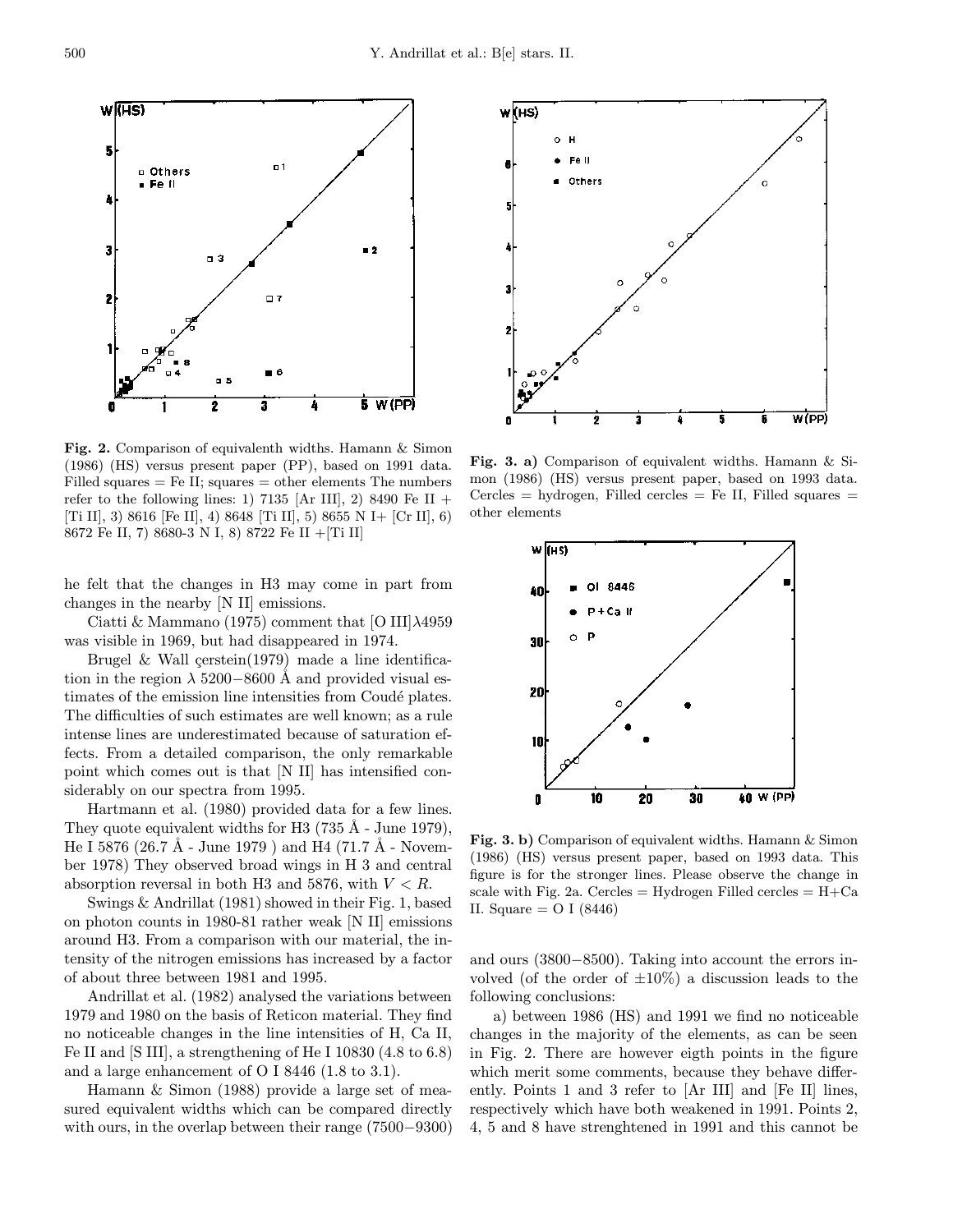

Fig. 4. Comparison of equivalent widths from the present paper based on 1993 and 1994 data. The main contributor of each line is given



Fig. 5. Comparison of equivalent widths from the present paper, based on 1994 and 1995 data. Filled squares = Fe II Squares = other elements

due to the elements identified by HS as main contributor, but to other contributors, in our case [TiII] (points 2, 4 and 8) and [Cr II] (point 5) which have strenghtened in 1991. Two points- 6 and 7- have no clear explanation since they are identified both in this paper and by HS with the same elements (Fe II and N I). These two elements possess several other lines which have the same equivalent width in both years.Thus probably an unidentified contributor has enhanced these lines in 1991. Another explanation for the case of point 6 is that the measure is perturbed by the nearby strong blend of H+Ca II.

b) between 1986 (HS) and 1993 we find a general agreement of the equivalent widths of all lines (see Fig. 3a) with a somewhat larger scatter, due to difficulties in estimations of the level of the continuum. The intense lines are plotted in Fig. 3b and it can be seen that Ca II is enhanced in 1993, as also O I (8446).

We include also plots of the equivalent widths of the few lines which overlap on our material at different dates (see Figs. 4 and 5). In Fig. 4 (1993 vs. 1994) we see that the lines corresponding to [Fe II], [Fe III] and [O III] have strengthened in 1993, similar as the blend of Fe II and He I. In the latter feature, according to the spectrum it is the He I which has strenghtened. The strenghtening of the forbidden lines agrees with the fact that several more forbidden lines visible in 1993 are absent in the 1994 spectrum.

A comparison between 1994 and 1995 (see Fig. 5) shows a sligth strenghtening in 1995 of the Fe II lines.

We can thus conclude that the emission line strengths have not changed by more than a factor two, except [N II]. Another conclusion is that one observes changes in a large number of elements which according to the Hamann-Simon model are formed in different layers of the atmosphere. It seems thus that all layers - not only the outmost ones - show line variability. It would be highly desirable to obtain more material to examine the variability in detail.

Recently Bergner et al. (1995) observed this star photometrically in the  $B, V, R, I, J, H$  and  $K$  bands of the Johnson system. They find irregular variations in all bands with amplitudes of about  $0^{\mathrm{m}}5$ .

#### 6. Absorption features

As said in Sect. 2, the observed absorption features are listed in Table 5, with the measure of their equivalent widths. All lines can be identified with known diffuse interstellar features (Herbig 1975; Herbig & Leka 1991). We have not observed any of the absorption bands attributed to CN by Ciatti & Mammano (1975).

The presence of the diffuse interstellar features is in line with the presence of the large interstellar extinction suffered by the object, which amounts to 10−11 magnitudes (Cohen et al. 1985).

Using the correlations between the color excess  $E(B V$ ) and the strength of the interstellar bands given by Herbig (1975) one obtains color excesses between  $1^{\rm m}2$  and  $2^{\rm m}$ 9, with an average of  $2^{\rm m}25$  magnitudes. Such a dispersion in the color excesses derived from interstellar features is not uncommon; nevertheless the amount of interstellar extinction is less than what one could expect for an object with about 10−11<sup>m</sup> interstellar extinction. The probable explanation lies in an insufficient separation of the interstellar and the circumstellar absorption components.

Due to our resolving power, we see only faintly the interstellar components of the Na lines, and we do not see the interstellar components of the Ca II K lines studied by Hamann  $\&$  Simon (1988).

# 7. Radial velocities

Despite the fact that our material is not well suited for radial velocy studies because of the low resolving power (as